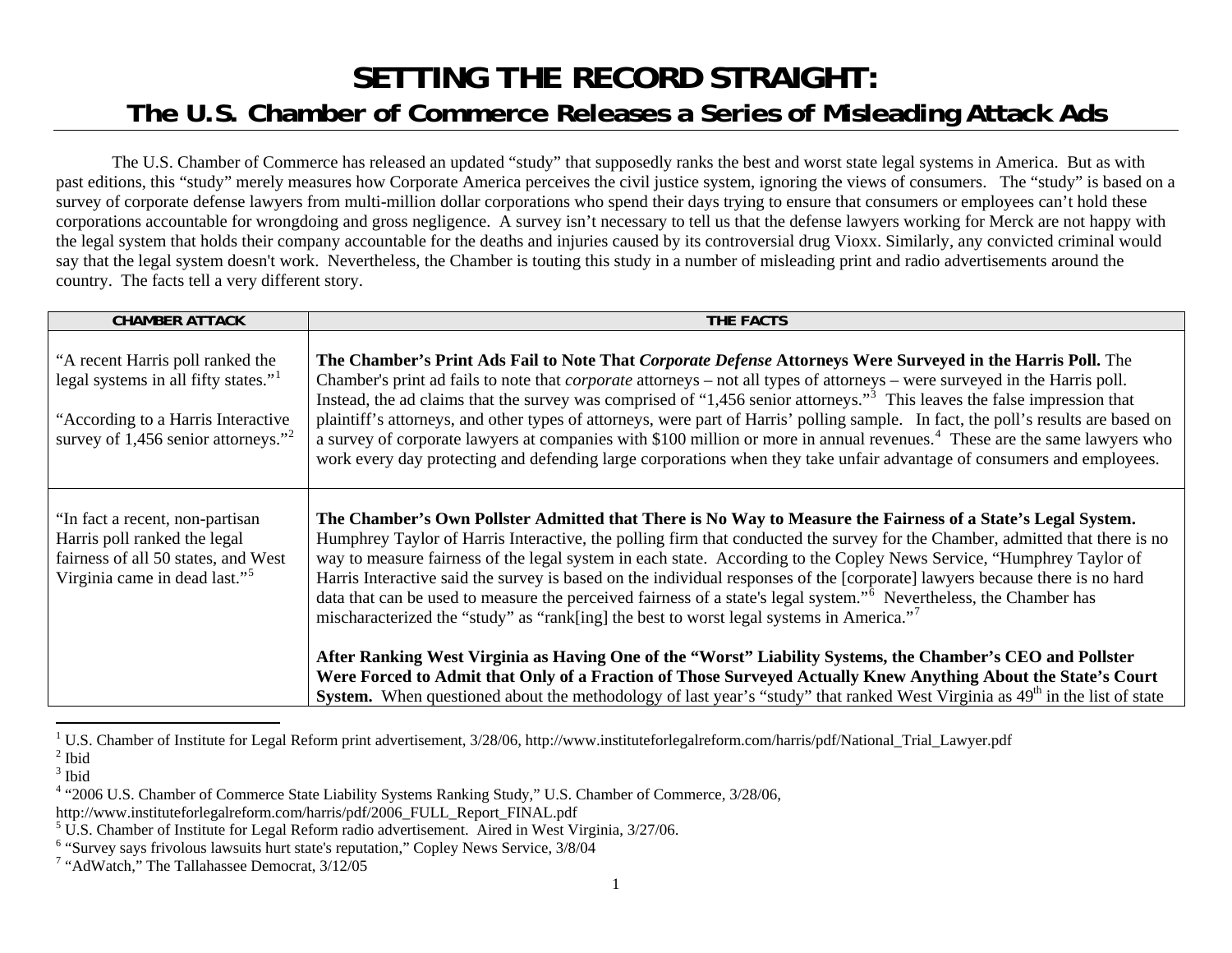|                                                        | Florida Newspaper Criticized Chamber for Mischaracterizing the "Study" in a Television Ad. According to the<br>Tallahassee Democrat <sup>9</sup> , the Chamber's Institute for Legal Reform sponsored a television ad in Florida last year that<br>mischaracterized the results of their "study" of state legal systems. The Chamber's ad included the line, "[a] recent Harris<br>poll ranked the best to worst legal systems in America." However, the Democrat reported that this claim was "wrong,"<br>noting that the "ad did not mention the Harris poll was conducted among corporate lawyers who have to defend their clients<br>against civil suits."                                                                                                                                                                                                                                                  |
|--------------------------------------------------------|-----------------------------------------------------------------------------------------------------------------------------------------------------------------------------------------------------------------------------------------------------------------------------------------------------------------------------------------------------------------------------------------------------------------------------------------------------------------------------------------------------------------------------------------------------------------------------------------------------------------------------------------------------------------------------------------------------------------------------------------------------------------------------------------------------------------------------------------------------------------------------------------------------------------|
| "Lawsuit abuse is a serious<br>problem." <sup>10</sup> | A Recent Survey from the National Association of Manufacturers Suggests that "Lawsuit Abuse" is Not a Top<br>Concern for American Manufacturing Companies. The National Association of Manufacturers recently released <sup>11</sup> a<br>survey of manufacturers in the United States showing that the "fear of litigation" ranked at the bottom of their list of<br>concerns:<br>"Please rate the following factors in terms of their negative impact on your company's operations (with 1 representing the<br>greatest negative impact and 10 the least)." <sup>12</sup><br>2.9 Cost of non-wage compensation<br>3.5 Cost of materials used in production<br>4.0 Inability to raise prices<br>Energy prices<br>4.1<br>5.0 Foreign competition<br>Taxes<br>6.1<br>Cost of wages<br>6.4 Shortage of qualified workers<br>7.4 Regulations/corporate governance rules (Sarbanes-Oxley)<br>7.8 Fear of litigation |

<span id="page-1-0"></span> $8$  "Corporate lawyers rank state's legal climate poor," The Charleston Gazette,  $3/9/05$ 

<span id="page-1-1"></span> $9$  "AdWatch," The Tallahassee Democrat,  $3/12/05$ 

<span id="page-1-2"></span><sup>&</sup>lt;sup>10</sup> U.S. Chamber of Institute for Legal Reform print advertisement, 3/28/06, http://www.instituteforlegalreform.com/harris/pdf/National\_Trial\_Lawyer.pdf

<span id="page-1-3"></span><sup>&</sup>lt;sup>11</sup> "NAM Survey Shows Most Manufacturers Concerned About Energy, Production Costs and a Skills Shortage," National Association of Manufacturers press release, 3/21/05, http://www.nam.org/s\_nam/doc1.asp?CID=67&DID=236615

<span id="page-1-4"></span><sup>&</sup>lt;sup>12</sup> "National Manufacturing Week 2006 Annual Survey Results," National Association of Manufacturers, http://www.nam.org/s\_nam/doc1.asp?CID=6&DID=236617; emphasis added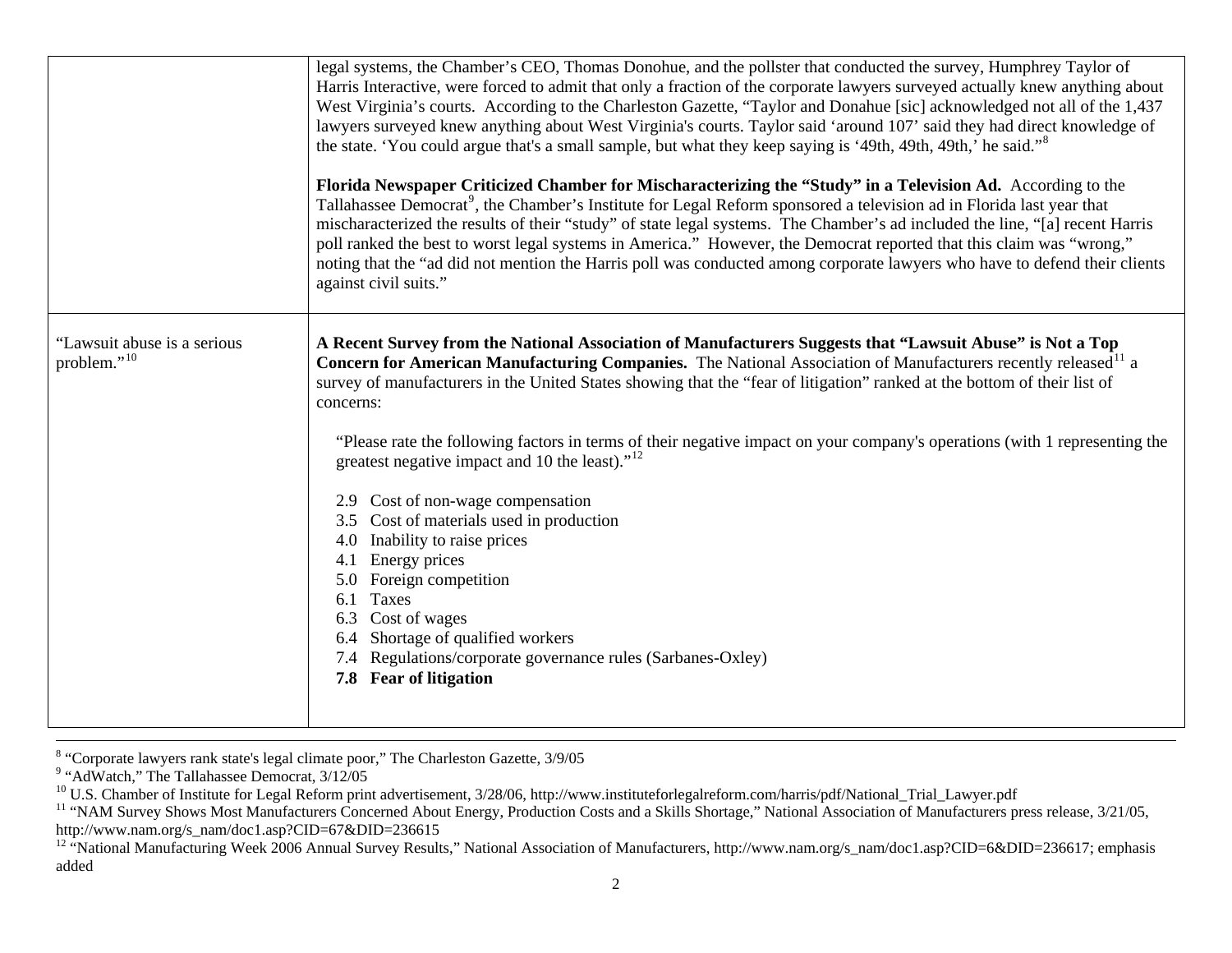|                                                                                                              | A Survey from Business Week Magazine Suggests that "Lawsuit Abuse" is not a Major Concern for Small Business<br><b>Owners.</b> According to a recent survey published <sup>13</sup> in Business Week magazine, owners of small and medium-sized<br>businesses are generally not concerned about the threat of lawsuits: "One of the survey's more surprising results revealed that<br>tort reform -- particularly limiting class-action lawsuits -- is not a major priority." The survey found that the biggest threats<br>to their businesses are: (1) Rising inflation, 44 percent; (2) The trade deficit and a weak dollar, 40 percent; (3) Energy<br>shortages, 40 percent; (4) Excessive household and/or corporate debt, 29 percent; (5) The growing federal deficit, 28 percent;<br>(6) Poorly prepared labor force/Shortage of skilled labor, 27 percent.                                                                                                                                                                                                                                       |
|--------------------------------------------------------------------------------------------------------------|---------------------------------------------------------------------------------------------------------------------------------------------------------------------------------------------------------------------------------------------------------------------------------------------------------------------------------------------------------------------------------------------------------------------------------------------------------------------------------------------------------------------------------------------------------------------------------------------------------------------------------------------------------------------------------------------------------------------------------------------------------------------------------------------------------------------------------------------------------------------------------------------------------------------------------------------------------------------------------------------------------------------------------------------------------------------------------------------------------|
|                                                                                                              | A Survey of Federal Judges Found that an "Overwhelming Majority" Don't See "Frivolous Lawsuits" as Major<br><b>Problem.</b> According to survey by the Federal Judicial Center – the research and education agency of the federal court<br>system – most Federal judges do not view "frivolous lawsuits" as a problem: "Frivolous litigation is not a major problem in<br>the federal court system, according to an overwhelming majority of federal judges who participated in a recent survey. The<br>survey, conducted by the Federal Judicial Center, was based on the responses of 278 federal district court judges. Seventy<br>percent of the respondents called groundless litigation either a 'small problem' or a 'very small problem,' and 15% said it<br>was no problem at all. Only 1% called it a 'very large problem,' 2% called it a 'large problem' and the rest rated it as a<br>'moderate problem' in their courts.  In addition, 91% of the judges surveyed opposed provisions in the Lawsuit Abuse<br>Reduction Act, which won House approval in the last Congress." <sup>14</sup> |
|                                                                                                              | Bush Administration Statistics Show that the Number of Federal Tort Trials is Down Nearly 80 Percent Since 1985.<br>Last year, the Bush Justice Department reported that the number of tort (personal injury) cases resolved in U.S. District<br>Courts fell by 79 percent between 1985 and 2003. In 1985, 3,600 tort trials were decided by a judge or jury in U.S. District<br>Courts. By 2003, that number had dropped to less than 800. <sup>15</sup>                                                                                                                                                                                                                                                                                                                                                                                                                                                                                                                                                                                                                                               |
|                                                                                                              | The Number of State Tort Trials is Decreasing. According to the most recent statistics from the Bush administration's<br>Bureau of Justice Statistics, the number of tort trials at the state level has decreased. These statistics were compiled as part<br>of the Bureau's survey of state civil justice systems in the nation's largest 75 counties. Among these counties, the number of<br>tort trials decreased 31.8% between 1992 and 2001. <sup>16</sup>                                                                                                                                                                                                                                                                                                                                                                                                                                                                                                                                                                                                                                         |
| "In fact, each American pays \$886<br>a year in higher prices just to cover<br>the cost of litigation." $17$ | Chamber Used a Widely Discredited "Study" to Support Their Claims Regarding the Costs of the Legal System;<br><b>Business Week Called It a "Wild Exaggeration."</b> To support their claims about the "cost" of the American legal system,<br>the Chamber cites a study by the insurance industry-consulting firm <sup>19</sup> , Tillinghast-Towers Perrin (TTP). However, this                                                                                                                                                                                                                                                                                                                                                                                                                                                                                                                                                                                                                                                                                                                        |

<span id="page-2-5"></span><span id="page-2-0"></span><sup>&</sup>lt;sup>13</sup> "The Big Concerns of Small Business; A new survey points to the future of Social Security as a major concern. Tort reform, on the other hand, elicits only yawns," Business Week, 5/12/05, http://www.businessweek.com/smallbiz/content/may2005/sb20050512\_8954\_sb006.htm

<span id="page-2-1"></span><sup>&</sup>lt;sup>14</sup> "Federal judges don't see problem with frivolous suits," Business Insurance, 4/11/05, http://www.businessinsurance.com/cgi-bin/news.pl?newsId=5365&print=Y

<span id="page-2-2"></span><sup>&</sup>lt;sup>15</sup> "Federal Tort Trials and Verdicts, 2002-03", Bureau of Justice Statistics, 8/17/05

<span id="page-2-3"></span><sup>&</sup>lt;sup>16</sup> "Civil Trial Cases and Verdicts in Large Counties, 2001", Bureau of Justice Statistics, 4/04

<span id="page-2-4"></span><sup>&</sup>lt;sup>17</sup> U.S. Chamber of Institute for Legal Reform print advertisement, 3/28/06, http://www.instituteforlegalreform.com/harris/pdf/National\_Trial\_Lawyer.pdf

 $18$  U.S. Chamber of Institute for Legal Reform radio advertisement. Aired in West Virginia,  $3/27/06$ .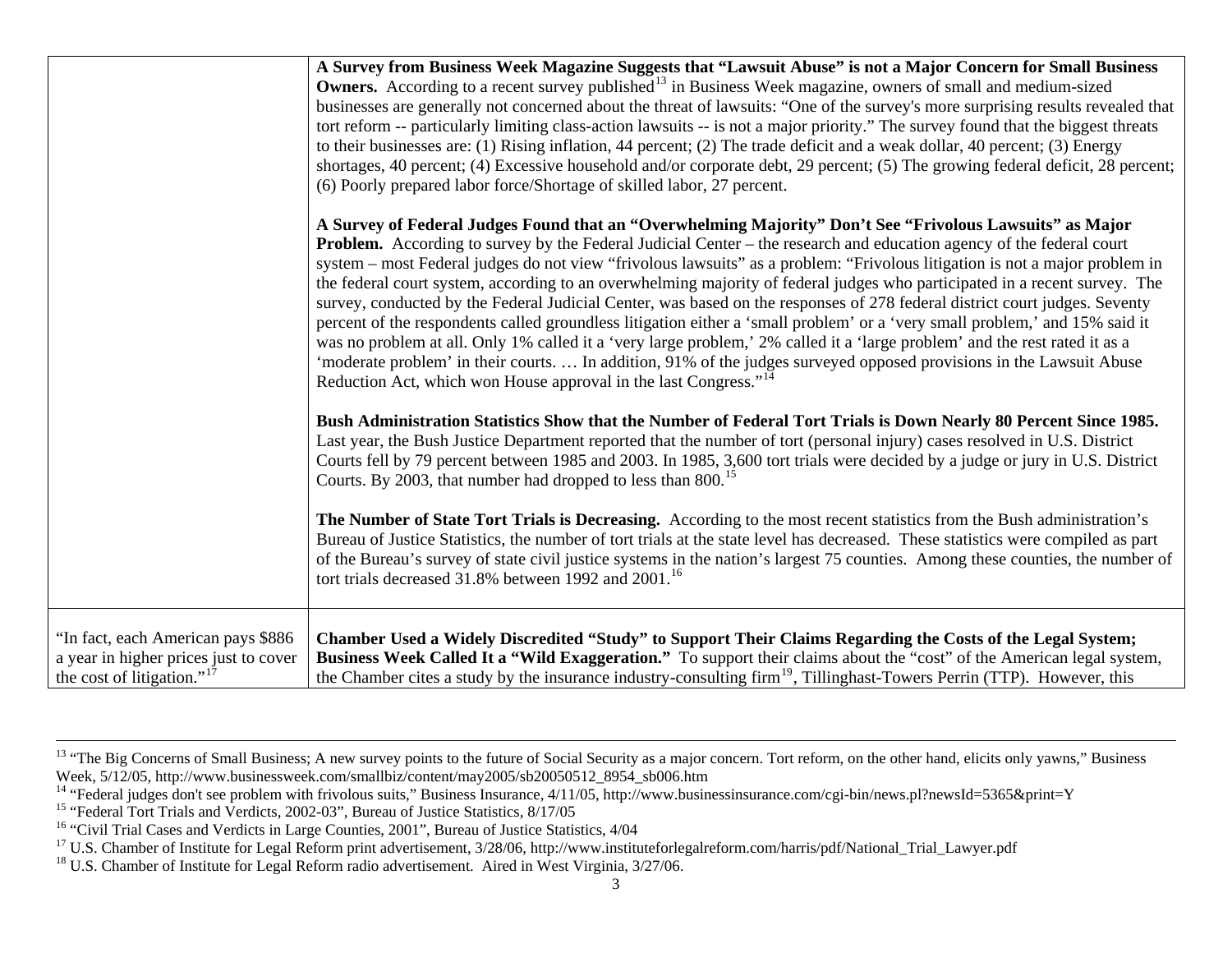"Last year, the lawsuit system cost each American \$886 dollars in litigation costs."<sup>[18](#page-3-0)</sup> study, which is updated annually, has been widely discredited because it includes the cost of the insurance industry – multimillion dollar salaries for insurance CEOs, rent on office buildings, and administration overhead – in the "cost" of lawsuits. Business Week magazine editorialized that the study "includes everything from payouts for fender-benders to the salaries of insurance industry CEOs. It's a wild exaggeration."<sup>[20](#page-3-1)</sup> 9 **Congressional Quarterly Called Conclusions of TTP Study "Sketchy at Best."** Congressional Quarterly Weekly magazine did an entire story describing the evidence behind the figures cited by President Bush in his call for legal restrictions "sketchy at best." They examined the "tort tax" figure and found, "Nearly all the assertions about the growing cost of the tort system are based on the figures from just one actuarial and management consulting firm, Tillinghast Towers-Perrin, that works for the insurance industry, which has a stake in limiting lawsuits. … The company's estimates of tort costs include the insurance industry's administrative expenses and payments on claims that never involve courts or lawyers, such as auto collisions."<sup>[21](#page-3-2)</sup>  $\checkmark$  **TTP Admitted that Past Study Not a Reflection of the Tort System.** After being criticized for the methodology, TTP was forced to admit in their 2005 edition that "the costs tabulated in this study are not a reflection of litigated claims or of the legal system."[22](#page-3-3)  $\checkmark$  **The Study's Primary Author Said Study Used in a Misleading Way.** Russ Sutter, primary researcher for the study, admitted in 2005 that tort-reform advocates use the data "in a way that's probably misleading."<sup>[23](#page-3-4)</sup> Analysis of Past Studies Revealed Flawed Data. A May 2005 report<sup>[24](#page-3-5)</sup> from the Economic Policy Institute (EPI), a nonprofit, nonpartisan think tank in Washington D.C. revealed that TTP's reports are one-sided, exaggerating the impact of the tort system and ignoring its benefits, and that evidence supporting them is shaky or nonexistent. Claims that the tort system harms the U.S. economy do not square with the data. In fact, there is a good deal of evidence to the contrary. EPI's careful examination concludes that nearly half of the "costs" of the tort system described in the Tillinghast study are actually payments made to from wrongdoers to injured people for lost wages, property damage, or medical care – costs that are the result of injuries caused by the defendants and would be borne by society one way or another, whether by government programs or charities, or absorbed by the victims and their families.  $\checkmark$  **Wall Street Journal: New Version of TTP Study "Includes Payments that Don't Involve the Legal System at All."** The Wall Street Journal previewed the new version of the TTP report, and noted that it includes costs that are not part of

<sup>&</sup>lt;sup>19</sup> The firm described itself as "a premier independent actuarial advisor to the insurance and financial services industry; our major clients include most of the world's top insurers." See: "Financial Services and General Insurance Update," Tillinghast-Towers Perrin, 9/03,

http://www.towersperrin.com/tillinghast/publications/publications/till\_update\_uk/IASB\_ED5\_Contracts/Update\_ED5\_Contracts.pdf

<span id="page-3-1"></span><sup>&</sup>lt;sup>20</sup> "How Partisanship Puts Big Solutions Out Of Reach," Business Week editorial, 3/14/05

<span id="page-3-2"></span><sup>&</sup>lt;sup>21</sup> "Tort Reform' Battle: A Simple Case of Complexity," Congressional Quarterly Weekly, 1/29/05

<span id="page-3-3"></span><sup>&</sup>lt;sup>22</sup> "U.S. Tort Costs: 2004 Update," Tillinghast-Towers Perrin at 4

<span id="page-3-4"></span><sup>23 &</sup>quot;Tort issue creates a tussle," Kansas City Star, 5/18/05

<span id="page-3-5"></span><sup>&</sup>lt;sup>24</sup> "The frivolous case for tort law change; Opponents of the legal system exaggerate its costs, ignore its benefits," Lawrence Chimerine and Ross Eisenbrey, The Economic Policy Institute, 5/17/05; http://www.epi.org/content.cfm/bp157; (202) 775-8810

<span id="page-3-0"></span><sup>&</sup>lt;sup>25</sup> "Math Divides Criticas As Startling Toll of Torts Is Added Up," Wall Street Journal,  $3/13/06$